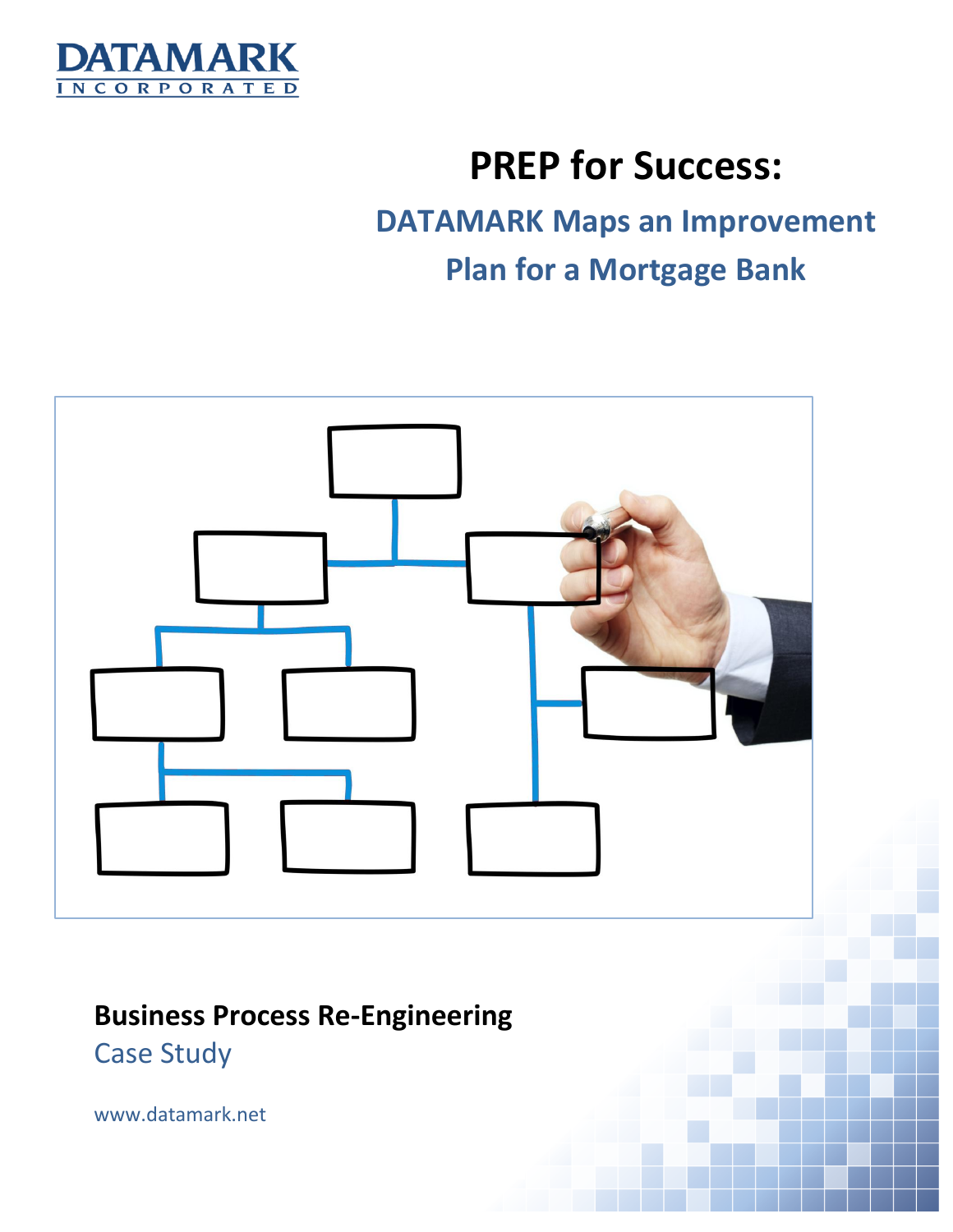

## **Case Study Background**

A regional mortgage bank had set the bar high for itself. The plan was to double the amount of incoming business- and handle it all without increasing headcount.

To achieve the ambitious goal, the bank understood it needed to re-engineer its business processes to remove inefficiencies and bottlenecks. However, it was difficult to move forward with the plan because the bank lacked documentation--process maps, Standard Operating Procedures, etc.--of its business processes. As with many organizations, the "how-to manuals" resided in the heads of employees who had been with the company for many years.

The bank recognized it needed assistance capturing this invaluable institutional knowledge and putting it on the record for analysis and improvement. The company engaged a DATAMARK business engineering team to find a solution.

### **PREP: Plan, Review, Evaluate and Propose**

To completely understand the bank's processes, DATAMARK's business engineering team initiated a PREP analysis and assessment. An acronym for Plan, Review, Evaluate, and Propose, PREP is DATAMARK's rigorous step-by-step process analysis that defines requirements, benchmarks the performance of operations, and identifies opportunities for improvement.

DATAMARK's consulting team conducted several on-site review and analysis sessions with bank employees who were identified as Subject Matter Experts (SMEs). The consulting team used this information to create "current-state" process maps to identify inefficiencies, redundancies, and bottlenecks in the workflow.

The team's next step was to apply Lean and Six-Sigma methodologies to remove wasteful steps, determine improvement points and map out a new "future state" for streamlined business processes.

#### **PREP Process Mapping**

A DATAMARK PREP engagement includes a detailed mapping of current and future workflows. As shown in this example, Lean and Six-Sigma methodologies are used to remove waste from the workflow, and automation technologies are used to reduce manual touches. The result is a streamlined business process.

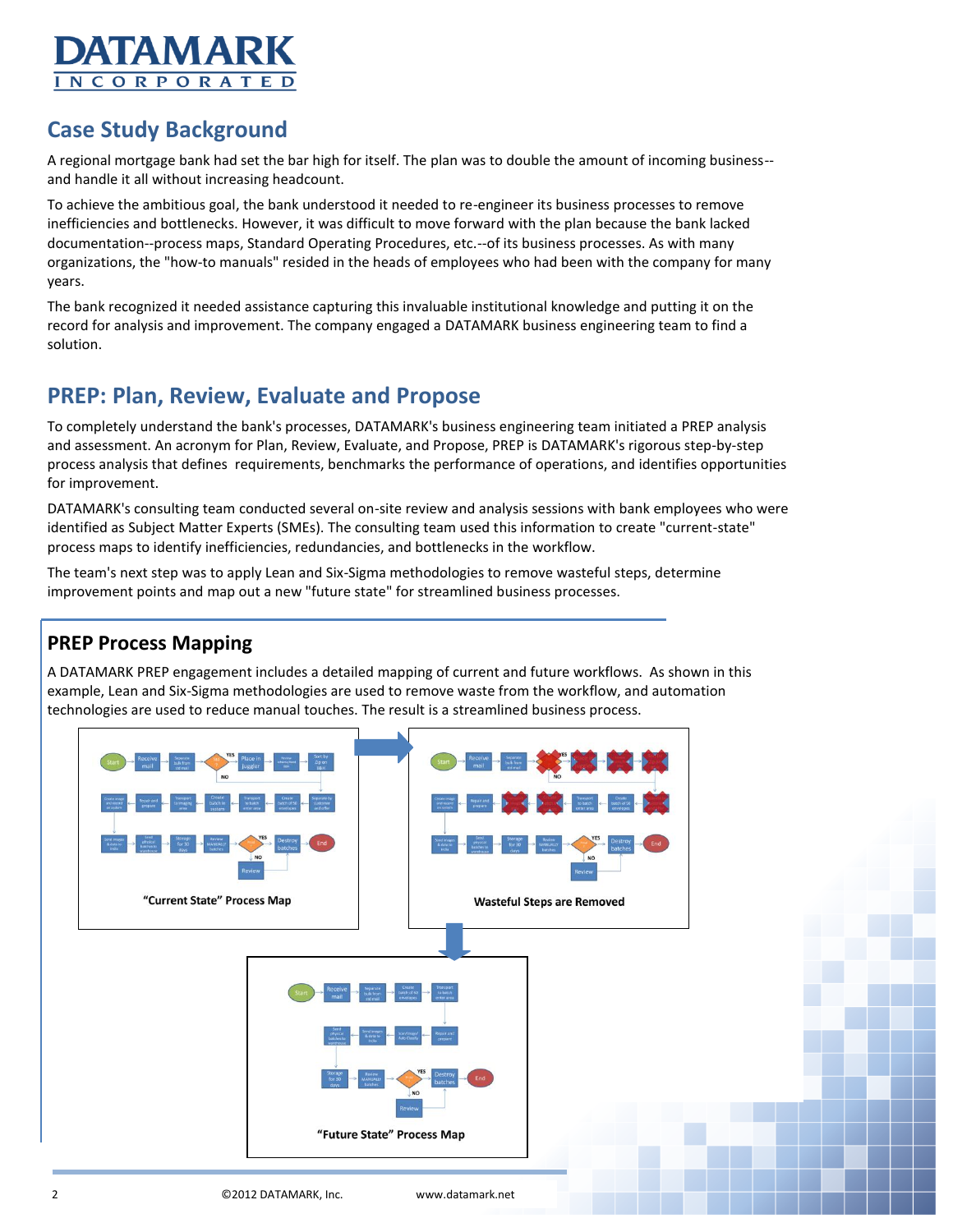

### **DATAMARK's Solution**

DATAMARK's PREP analysis and assessment identified several areas in need of improvement. The consulting team delivered a number of proposed solutions designed to help the bank reach its efficiency goals so that it would be prepared for a significant increase in business activity.

DATAMARK recommended that the bank take its first transformative steps with simple, low-budget "quick win" improvements for employees and management, such as creating documented, standard operating procedures. With these in place, the company could then begin to progressively implement higher-ticket items, including investing in equipment and technologies for automating business processes.

DATAMARK's proposed solutions included:

- Automating processes with current technology.
- Error-proofing processes by using data capture technologies.
- Standardizing and documenting work processes to ensure consistency and quality.
- Implementing a system to track metrics for employee productivity incentives.
- Reorganizing work space layouts for logical and continuous flow of work.
- Applying 5S (sorting, straightening, systematic cleaning, standardizing, and sustaining) principles to work areas and process flows to reduce risks of error and loss.

#### **Results: Mapping a Path to Success**

As a result of the successful consultation with DATAMARK's business engineering team, the mortgage bank now has detailed process maps and Standard Operating Procedures for all workflow processes. With these as a starting point, the bank can now begin to transform processes into dependable, repeatable functions that can be tracked and monitored for required throughput.

Also, with the solutions proposed by DATAMARK, the bank has several options to explore regarding how to streamline their processes to achieve their desired efficiency goals. DATAMARK's proposed solutions generated by the PREP analysis and assessment included sufficient detail so that the bank will be able to weigh their goals against available budgetary funds, as well as risk, to pursue a best plan of action.



**Get PREPed: DATAMARK's Business Engineering Department can perform a high-level PREP analysis and assessment at no cost for qualifying organizations. Contact DATAMARK's Director of Business Development at 800-477-1944 to learn more.**

*As a result of the successful consultation with DATAMARK's business engineering team, the mortgage bank now has detailed process maps and Standard Operating Procedures for all workflow processes.*